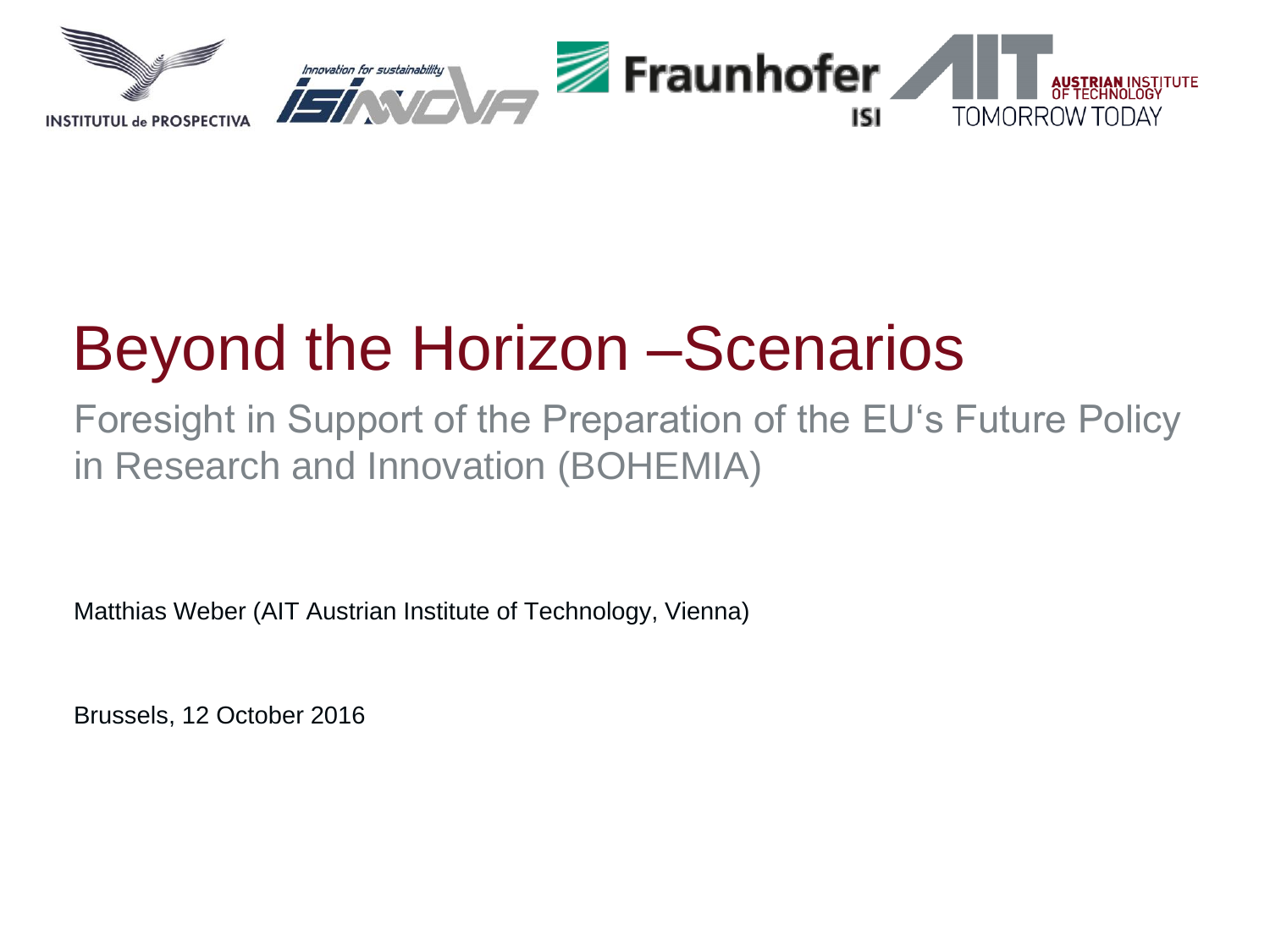#### Two levels of scenarios

- Scenarios as a means to explore the context for a future FP
	- **EXEDEN** Global and European scenarios
	- **Topical scenarios**

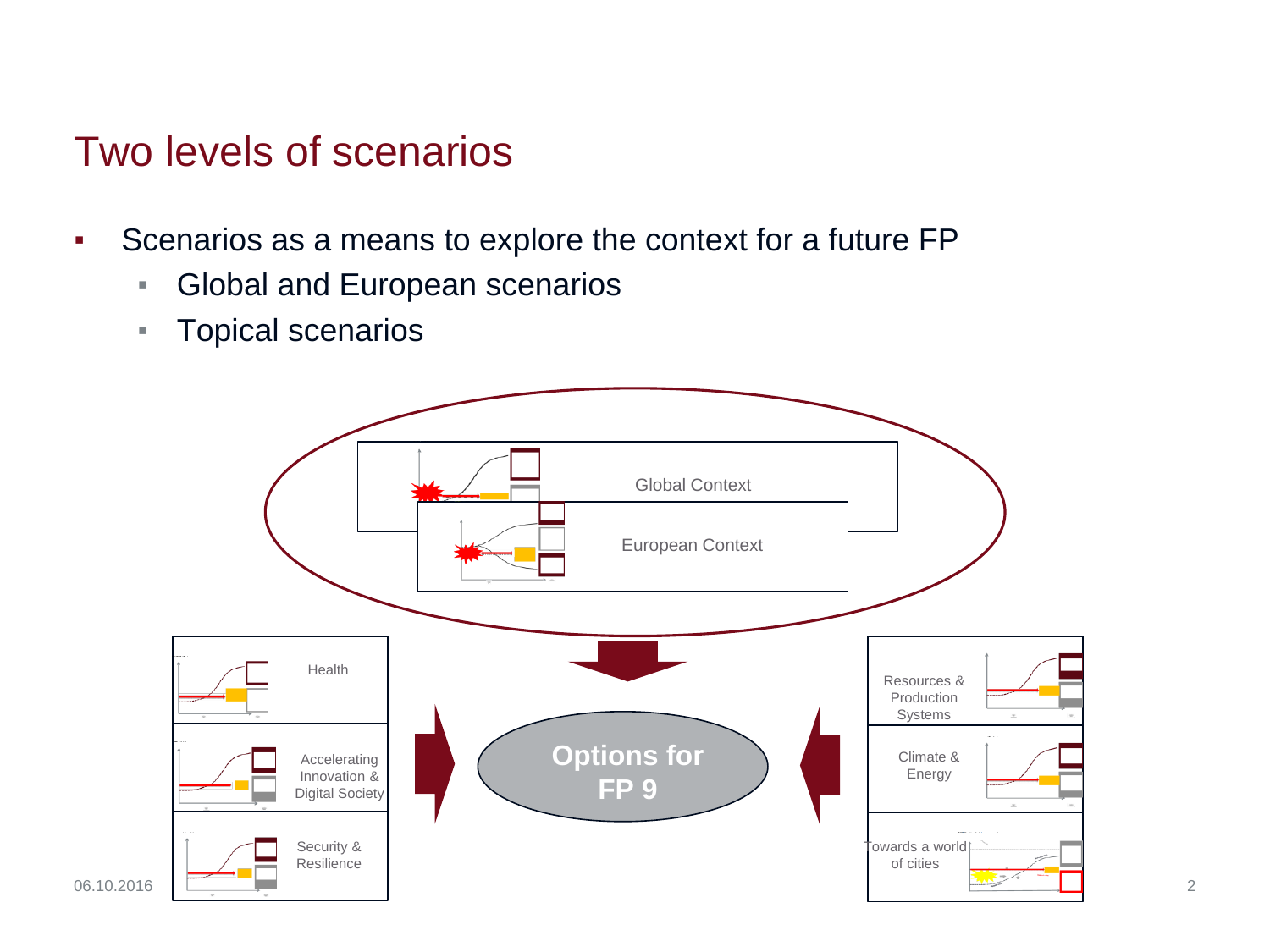#### Two types of scenarios – the global and European picture

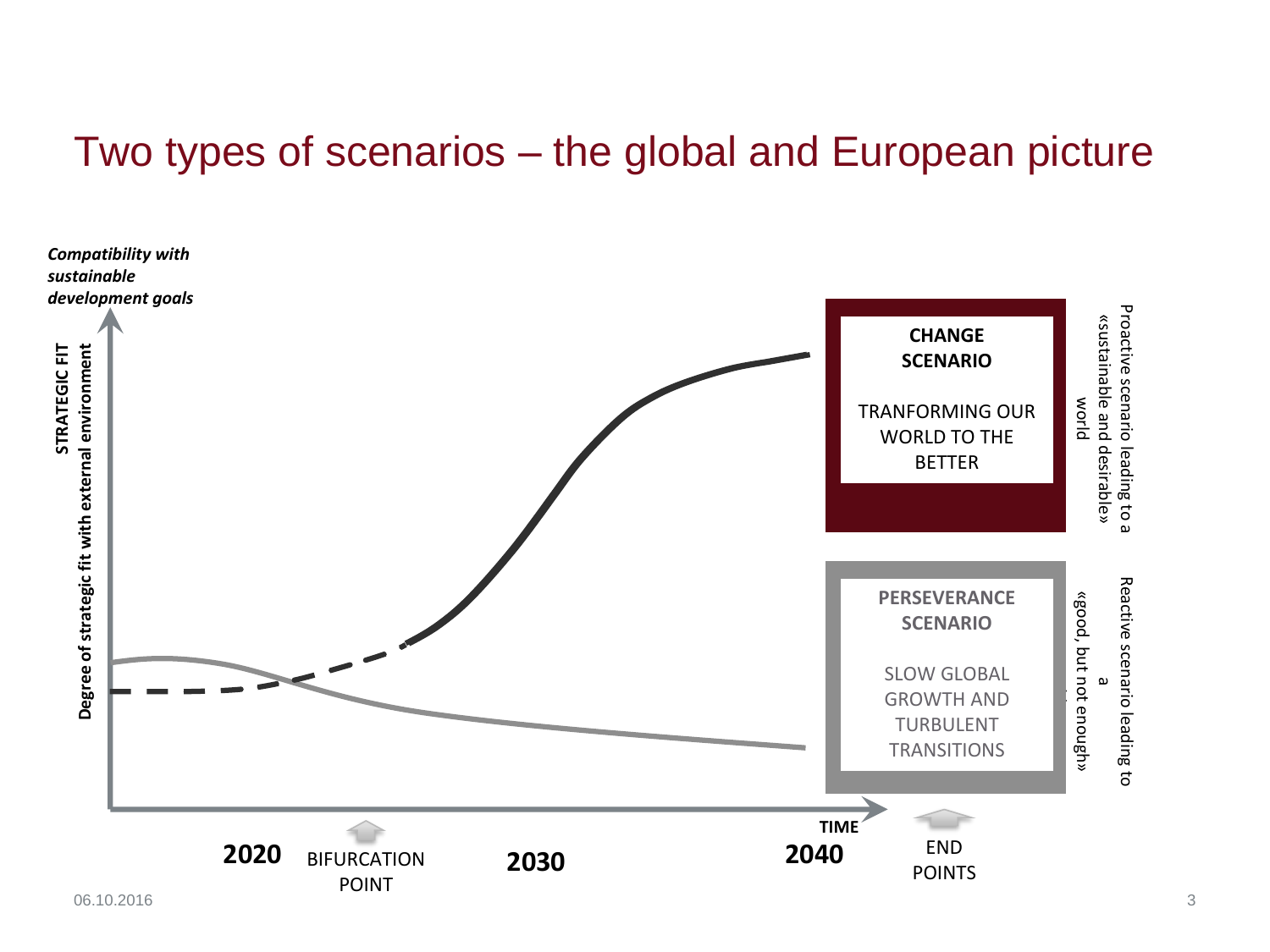#### Global issues ahead

- Potential game changers, breaks to or superpositions of megatrends
	- *Legitimacy crisis of capitalism:* the limits to inequality in a globalised world
	- *Collapsing Global Trade System:* moving towards a world of blocks
	- *Massive conflicts and disasters:* war, violent revolutions, new forms of terrorism
	- *New political coalitions between West and East:* "Russian spring"
	- *Enhanced collaboration between North and South:* joint efforts to stabilize political institutions and inclusive economic development
	- *Reconfiguration of global actor constellations:* new players on a multipolar scene
	- *Non-linear dynamics of climate change impacts:* urgency of adaptation strategies
	- *Droughts and conflicts reinforce migration:* the second wave
	- *Deepening of global divides:* social spatial values
	- *Changing role of R&I in society:* innovation as a pervasive phenomenon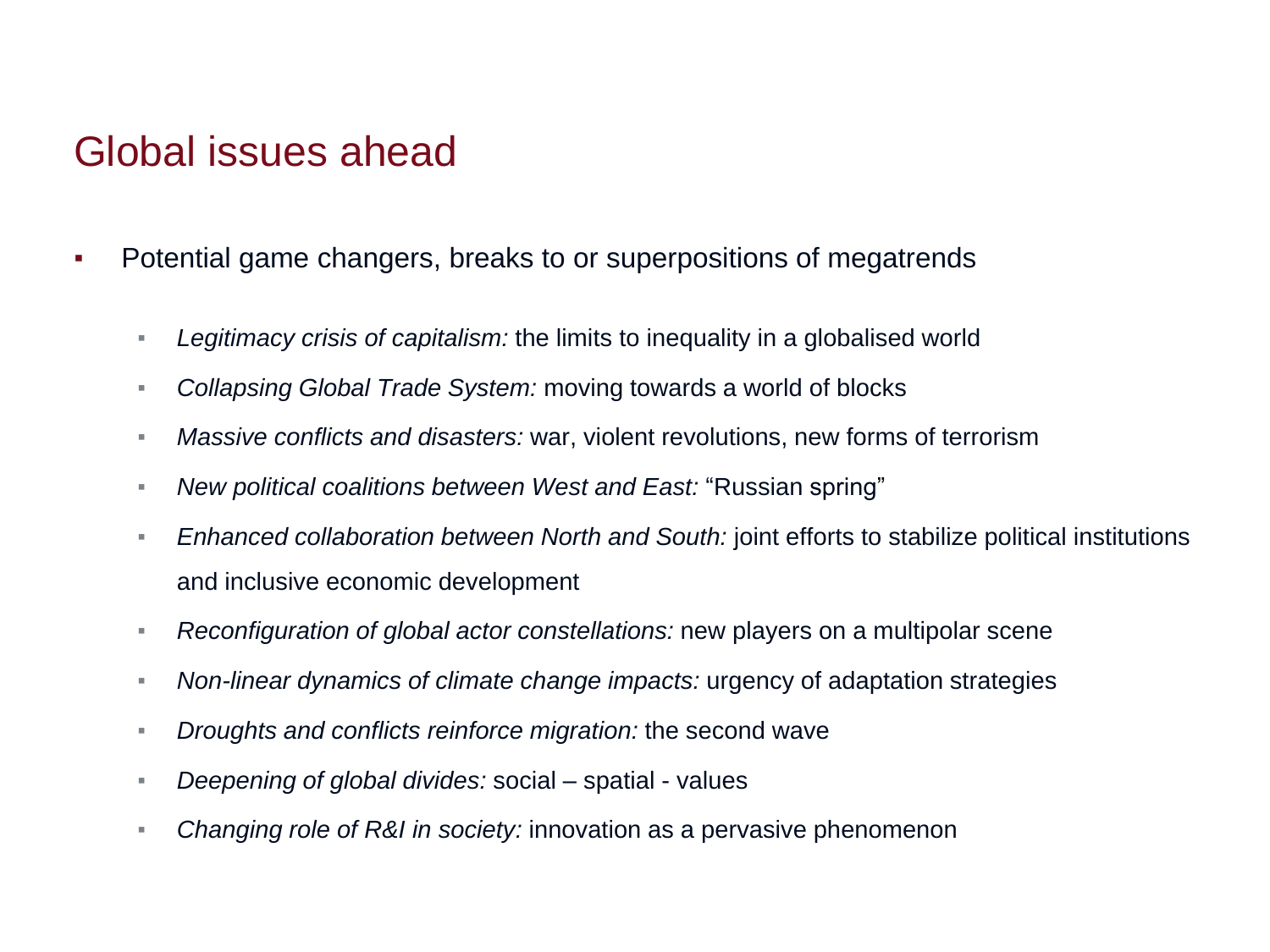# *Global scenarios*

## Perseverance: Slow growth and turbulent transitions

- Socio-economic dynamics
	- Social disparities triggered by demographic developments are reinforced by limited resources, poor education and lack of employment opportunities / strong migration pressure
	- Global turbulences (overexploitation of resources, security, financial shocks, environmental degradation, climate change, pandemics) have negative social impacts
- Technological dynamics
	- Untamed digitalisation intensifies competition and triggers structural unemployment
	- **EXEDEE** Acceleration of technological change outpaces any policy strategy
- Political dynamics
	- Resource- and security-related prevent common strategies
	- Global power shifts marginalise Europe influence on rule-making
- Global priorities
	- **Preventing the worst systemic risks (energy, urban, environment, etc.) and global tensions** (risk of severe military conflicts)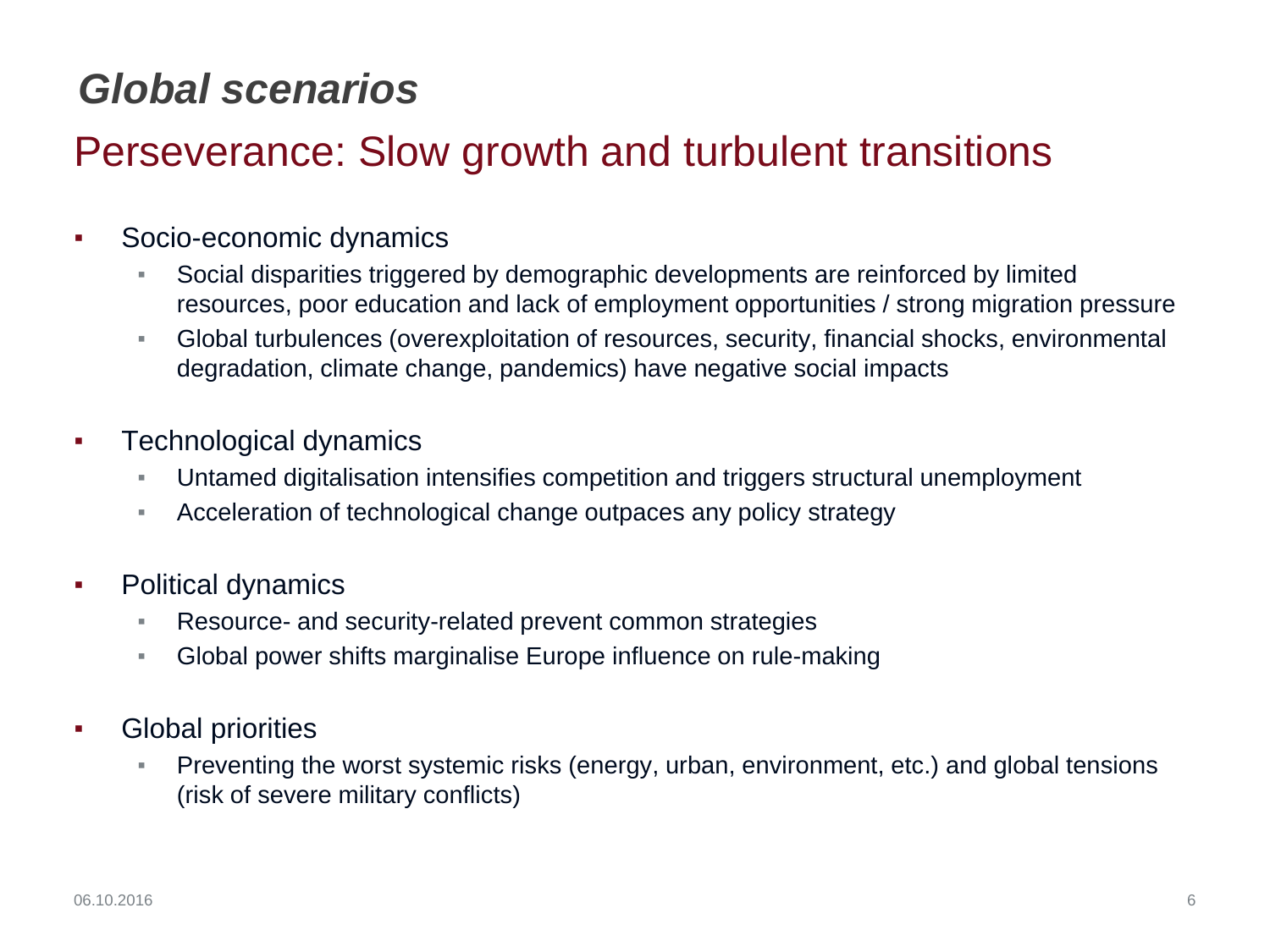# *Global scenarios*

# Change: Transforming the world for the better

- Socio-economic dynamics
	- Inclusive digitalisation with new insurance and welfare models combine in creative, cohesive and strongly performing innovation ecosystems
- Technological dynamics
	- Combination of digitalisation and low-carbon transition enable a transition to a sustainable production-consumption system ("circular economy")
	- Acceleration and convergence of technological change are channelled towards achieving the SDGs
- Political dynamics
	- Shared (global) goals serve as soft coordination devices, with the EU as strong regional driving force and benchmark for cooperation
	- Multipolar system, with strengthened global governance to support cooperation and convergence
- Global priorities
	- Closing divides globally and in society / strengthen cohesion
- "Prosperity for the majority" has a more prominent place as compared to traditional growth objectives 06.10.2016 7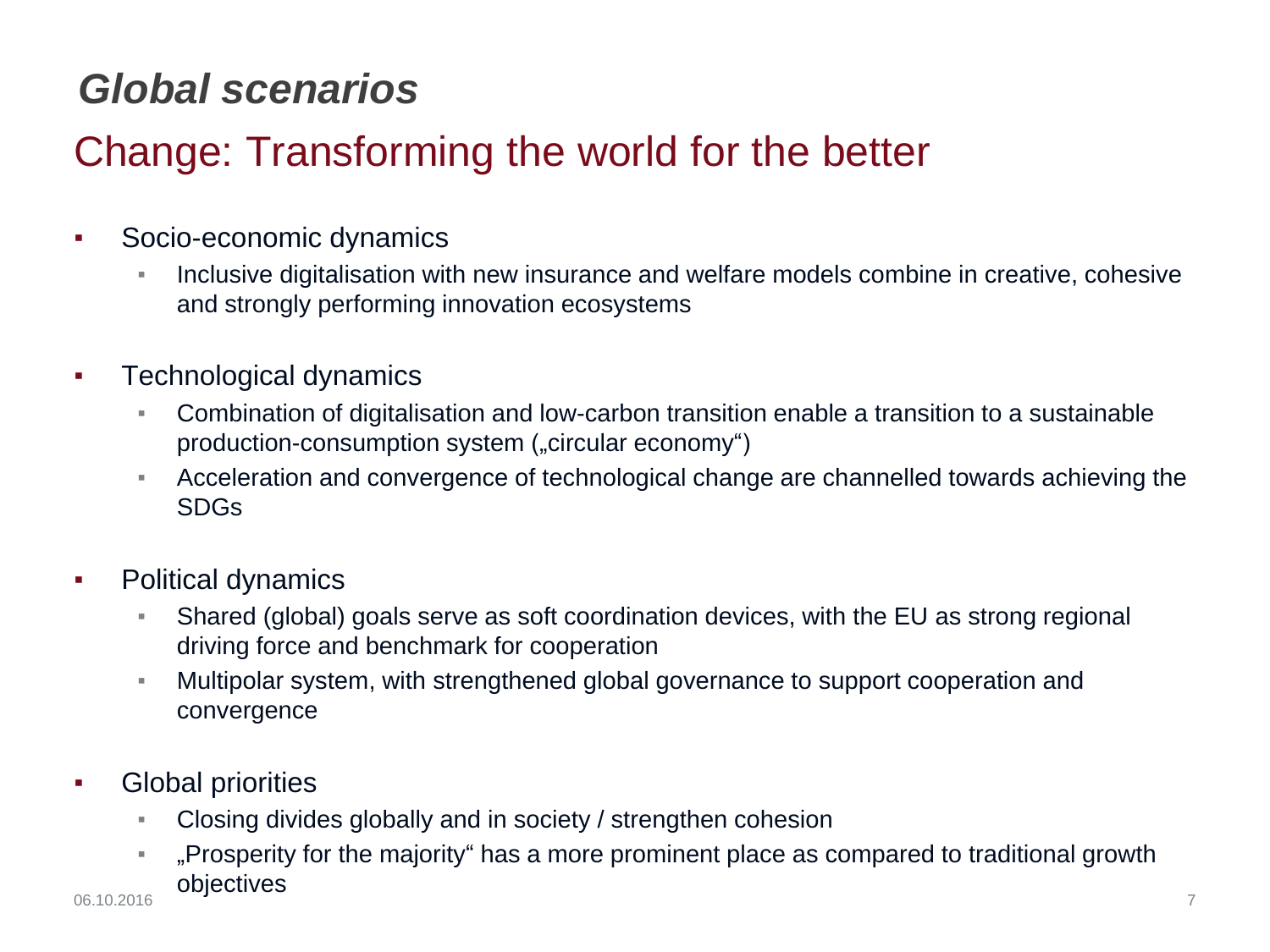#### From the global to the European level

- In an inter-connected world, Europe cannot escape the developments in its global context
	- Global perseverance constrains the perspectives for Europe
	- Global change enables change in Europe
- The (limited) choice for Europe
	- To lead or not to lead?
- Critical at European level
	- **•** Investment in R&I is necessary for Europe's ability to lead / but not sufficient to guarantee leadership
	- Systemic nature and coherence of policies matter (e.g. internal and external dimensions, R&I policy as key element of European integration)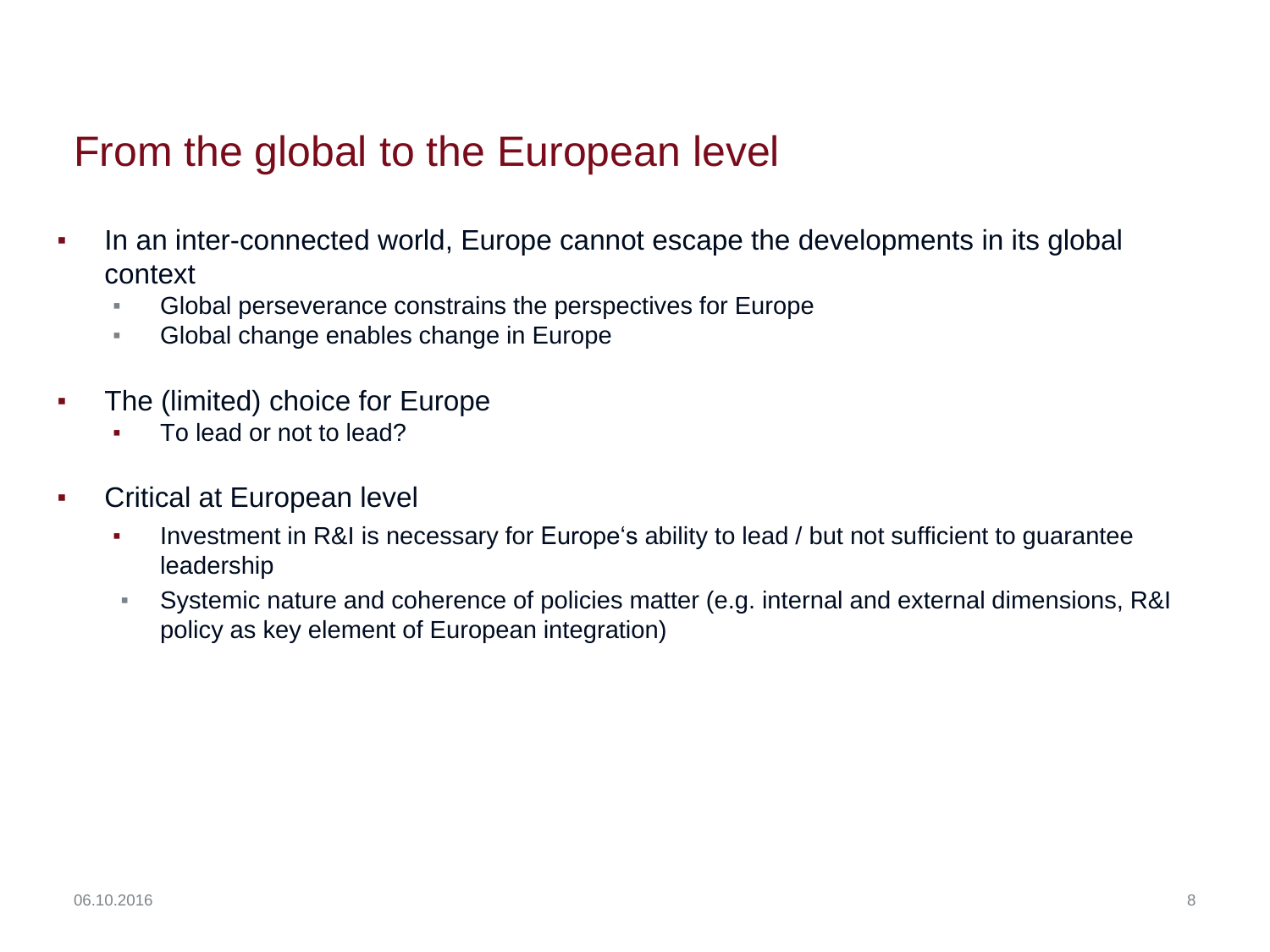## *European scenarios*

### Perseverance: Slow growth and turbulent transitions

- Political and economic perspectives of the EU
	- EU's sluggish economic performance leads to a loss of confidence of citizens / renationalisation of policies
	- Economic stagnation / difficulties to compete in the digital global markets; budgetary constraints affecting also EU budget
- Conditions and requirements with regard to R&I
	- Less priority is given to R&I in times of budgetary constraints, with only some countries being able to escape the downward spiral
	- R&I does not "deliver" on social and economic promises
- **Structures and priorities of R&I policy** 
	- **Erosion of scientific base due to funding constraints / growing divergence across countries in** terms of scientific productivity and attractiveness for industry
	- R&I is concentrated on some leading universities in interaction with research-intensive private sector firms
	- Public research gets increasingly under pressure
	- **Europe's participation in innovation-intensive fast growing global businesses remains low,** and Europe misses out on a range of global opportunities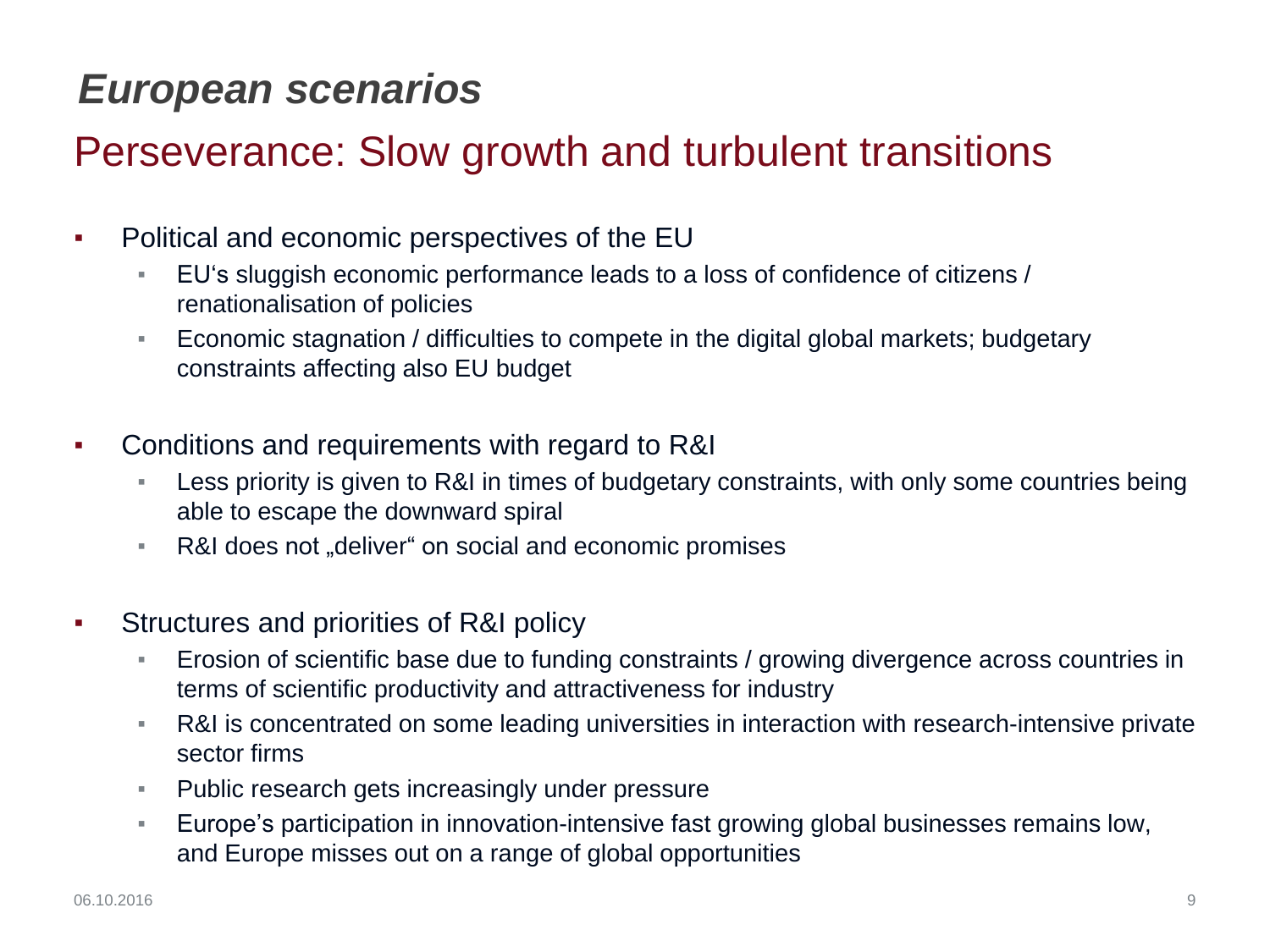## *European scenarios*

## Change: Transforming the world for the better

- Political and economic perspectives of the EU
	- Coordinated EU policies are key for addressing important challenges in areas such as security, climate change, environment, etc.
	- EU is successful on global markets with its "circular" and "transition" approaches, enabled by a strong push for digitalisation *and* sustainability
- Conditions and requirements with regard to R&I
	- R&I is seen to play a crucial role for the transformation agendas
	- Central role of R&I as important investment in the future is fully recognised
- **Structures and priorities of R&I policy** 
	- Rejuvenated common R&I policy, focusing on high social returns
	- Open ecosystems for research, innovation and education attract businesses, spinning out innovative enterprises and pushing the boundaries of technological convergence and change
	- Enhanced public funding for R&I, both at EU and national level, to leverage private money
	- Europe has its fair share of rapidly growing global enterprises in key global sectors, based on its innovation leadership in environment, health, smart cities and societal security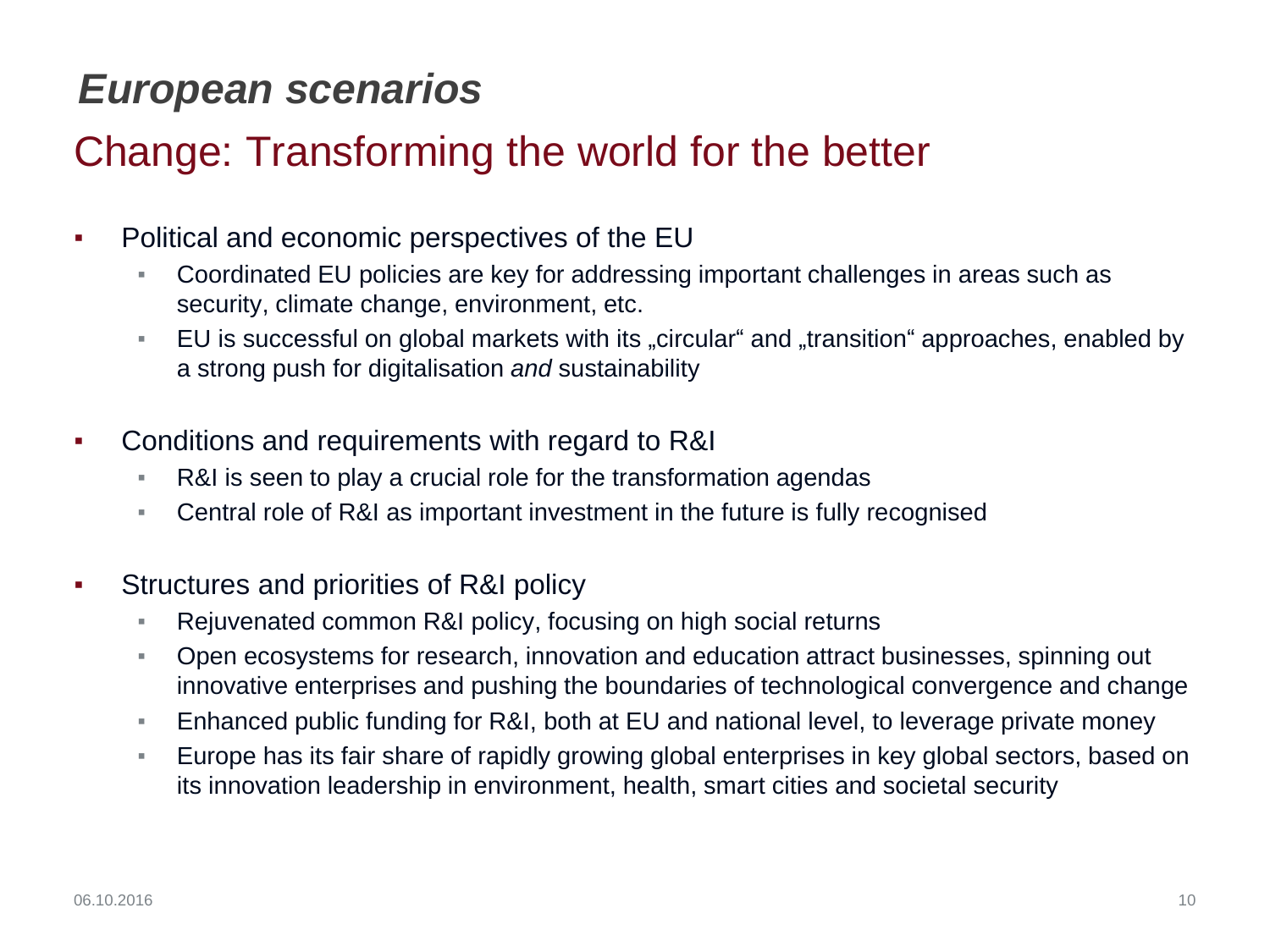# *Topical scenarios*

## Global-European nexus is mirrored at topical level

- Climate and energy
	- Global warming: Growing climate and environmental stress
	- Global warning understood: Low carbon transition
- Resources and production system transformation
	- **The age of over-exploitation**
	- New wellbeing: A new model of consumption and production
- Towards a world of cities
	- Urban jam: Impaired mobility
	- Urban bloom: Accessibility for all
- **Health** 
	- Better care: Improved disease prevention, control and patient care delivered
	- Better health: Planet and lifelong human health delivered
- Accelerating innovation / digital society
	- Race against the machine: Monopolies drive technology-centred transition
	- Race with the machine: The innovation revolution for everyone
- **Security and resilience** 
	- Security games: Increasing societal vulnerability
	- Security building: An open, secure and resilient Europe